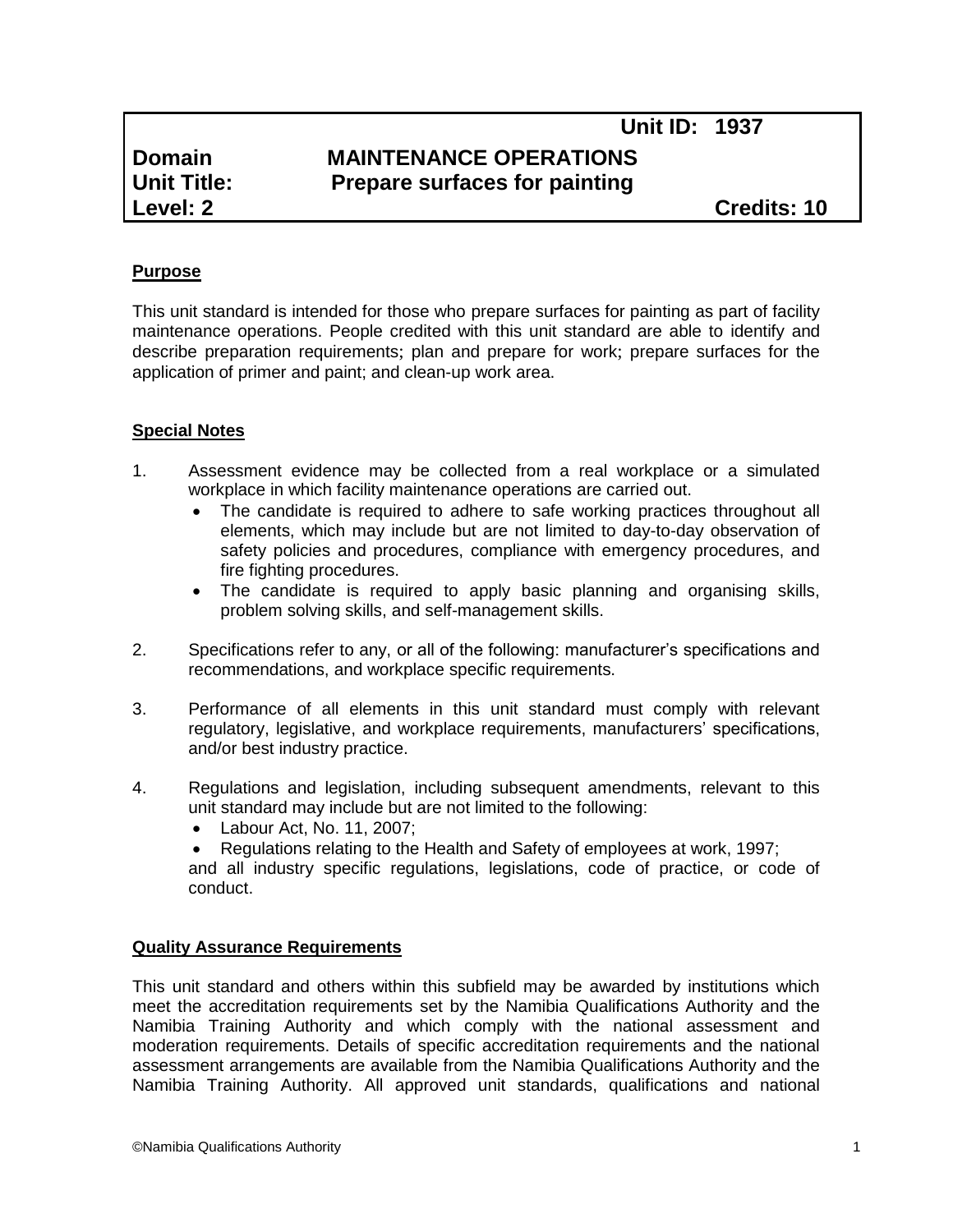assessment arrangements are available on the Namibia Training Authority website [www.nta.com.na](http://www.nta.com.na/).

# **Elements and Performance Criteria**

# **Element 1: Identify and describe preparation requirements**

# **Performance Criteria**

- 1.1 Characteristics of surfaces are identified and described.
- 1.2 Different types of substrates are identified and described.
- 1.3 Preparation techniques and sequences are identified and described.
- 1.4 Properties, purposes, and applications of materials, tools and equipment are described.

#### **Element 2: Plan and prepare for work**

#### **Range**

Fittings may include but are not limited to door handles; lock plates; barrel bolts; furniture; electrical switch and socket outlet covers.

# **Performance Criteria**

- 2.1 Work instructions are obtained, explained, clarified and applied to the allocated task.
- 2.2 The condition of surface is assessed in terms of paint failures and potential paint failures.
- 2.3 Preparation of surfaces is planned in the correct sequence.
- 2.2 Potential hazards, including implications of exposure to excessive dust in the work area, are identified, minimised or eliminated.
- 2.3 Safety and security requirements, including personal protective clothing and equipment are obtained and applied to the allocated task.
- 2.4 Materials, tools and equipment are selected according to job requirements.
- 2.5 All fittings on the surfaces that need to be prepared for the application of primer and paint are removed.
- 2.6 Spot sheets are placed where required to protect objects from excessive dust exposure.